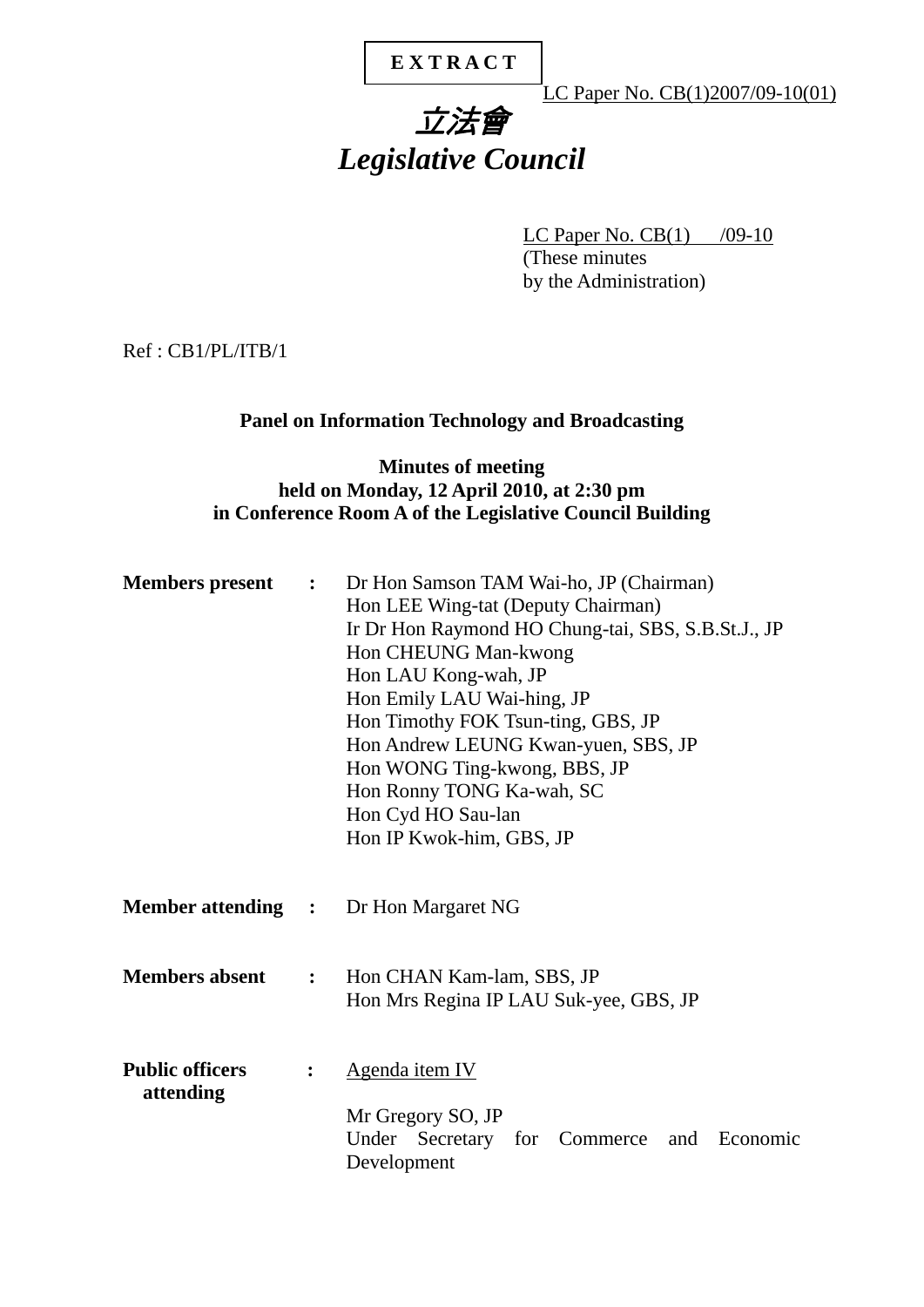|                                    |                | Mr Duncan PESCOD, JP<br>Permanent Secretary for Commerce and Economic<br>Development (Communications and Technology)                 |
|------------------------------------|----------------|--------------------------------------------------------------------------------------------------------------------------------------|
|                                    |                | Mr Jeremy GODFREY<br>Government Chief Information Officer                                                                            |
|                                    |                | Mr Bassanio SO<br>Deputy Government Chief Information Officer (Policy<br>and Customer Service)                                       |
|                                    |                | Mr Tony WONG<br><b>Chief Systems Manager (Digital Inclusion)</b><br>Office of the Government Chief Information Officer               |
|                                    |                | Agenda item V                                                                                                                        |
|                                    |                | Mrs Rita LAU, JP<br>Secretary for Commerce and Economic Development                                                                  |
|                                    |                | Mr Duncan PESCOD, JP<br>Permanent Secretary for Commerce and Economic<br>Development (Communications and Technology)                 |
|                                    |                | Mr Alan SIU, JP<br>Deputy Secretary for Commerce and Economic<br>Development (Communications and Technology)                         |
|                                    |                | Mr Aaron LIU<br>Principal Assistant Secretary for Commerce<br>and<br>Economic<br>Development (Communications)<br>and<br>Technology)A |
| <b>Attendance by</b><br>invitation |                | Agenda item V                                                                                                                        |
|                                    |                | <b>Radio Television Hong Kong</b>                                                                                                    |
|                                    |                | Mr Franklin WONG<br>Director of Broadcasting                                                                                         |
| <b>Clerk in attendance :</b>       |                | Ms YUE Tin-po<br>Chief Council Secretary (1)3                                                                                        |
| <b>Staff in attendance</b>         | $\ddot{\cdot}$ | Mr Bonny LOO<br><b>Assistant Legal Adviser 3</b>                                                                                     |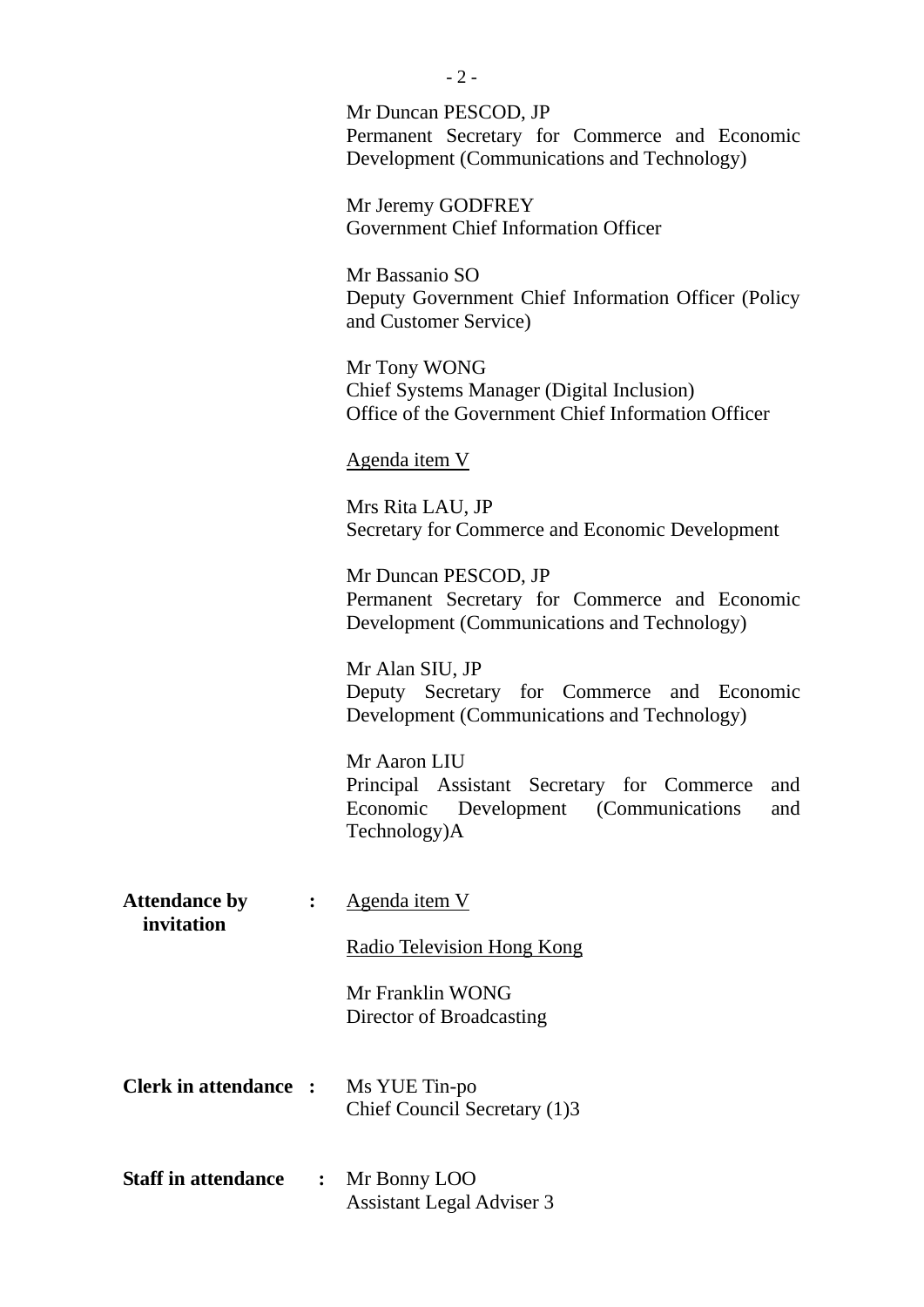Ms Annette LAM Senior Council Secretary (1)3

Ms May LEUNG Legislative Assistant (1)6

**V. Consultation report on the future operation of the Radio Television Hong Kong (RTHK) and the new RTHK Charter** Action

- $(LC$  Paper No.  $CB(1)1520/09-10(05) -$  Administration's paper on consultation report on the future operation of the Radio Television Hong Kong (RTHK) and the new RTHK Charter
- LC Paper No.  $CB(1)1520/09-10(06)$  -- Paper on public service broadcasting and the future of Radio Television Hong Kong prepared by the Legislative Council Secretariat (updated background brief)
- LC Paper No. CB(1)1563/09-10 *(tabled at the meeting and subsequently issued via email on 14 April 2010)*  -- Administration's paper on consultation report on the future operation of the Radio Television Hong Kong (RTHK) and the new RTHK Charter (power-point presentation materials)

LC Paper No. CB(1)1587/09-10(01) -- Submission from RTHK *(tabled at the meeting and subsequently issued via email on 14 April 2010)*  Programme Staff Union dated 9 April 2010 (Chinese version only)

LC Paper No. CB(1)1587/09-10(02) -- Submission from SaveRTHK *(tabled at the meeting and subsequently issued via email on 14 April 2010)*  Campaign (Chinese version only))

#### Presentation by the Administration

 The Secretary for Commerce and Economic Development (SCED) said that comments received during the public consultation exercise were generally supportive of the proposals contained in the consultation paper. There was also clear public support, including from Radio Television Hong Kong (RTHK) staff, for the proposed Charter to further enhance the editorial independence of the new RTHK. The draft Charter, to be signed by the Chief Secretary for Administration,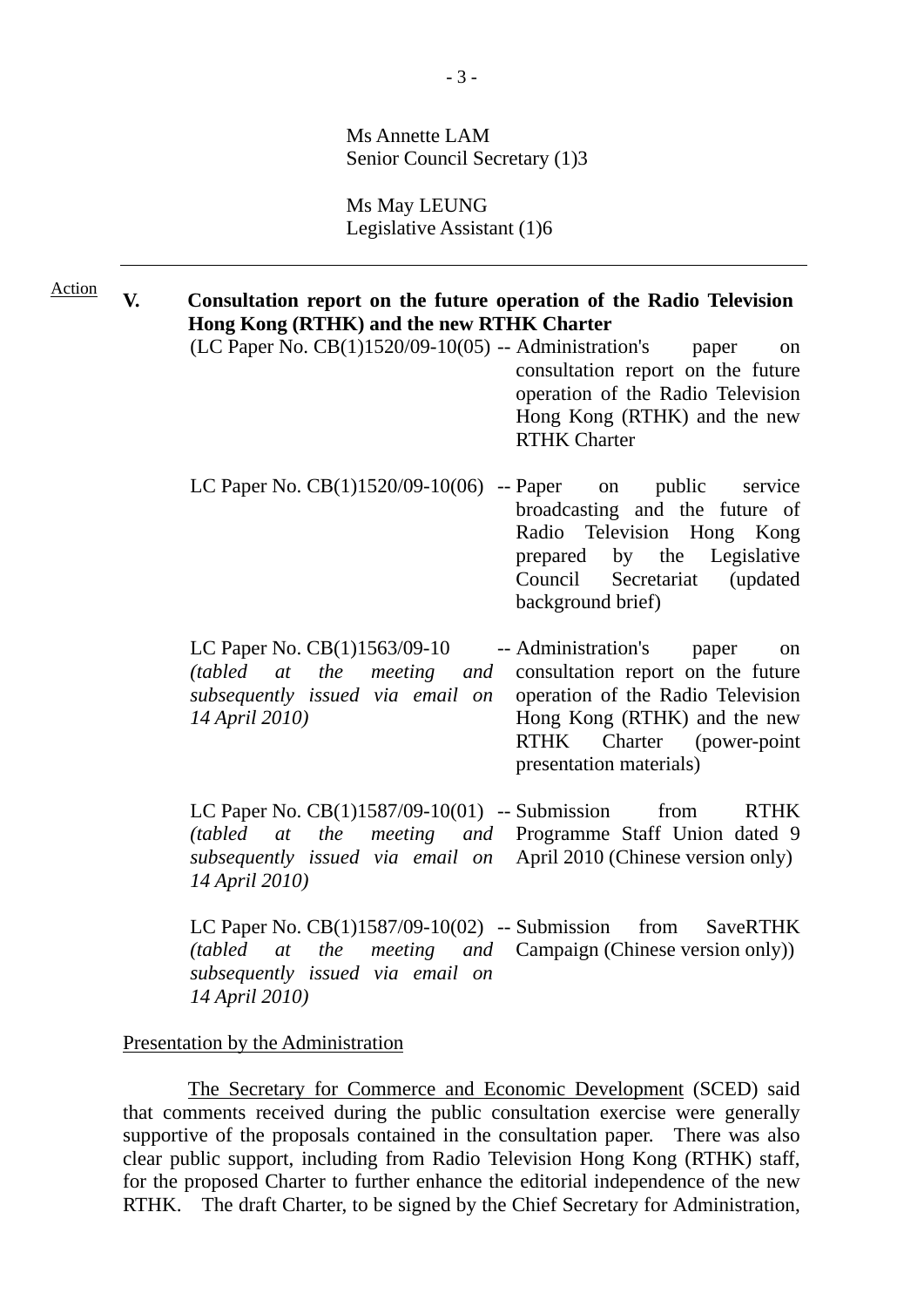$Action$ 

the Chairman of the Broadcasting Authority (BA), and the Director of Broadcasting (D of B), was drawn up together with the RTHK management and would be presented to RTHK staff for comments.

2. The Permanent Secretary for Commerce and Economic Development (Communications and Technology) (PSCED(CT)) said that RTHK staff had been briefed on the contents of the draft Charter and their views would be taken into account in finalizing the Charter. RTHK management would be involved in the task group working on the future directions of RTHK in respect of the introduction of digital services, the expansion of its radio and television capacity, and the re-provisioning of the new headquarters. RTHK staff would be informed of the latest developments.

3. The Deputy Secretary for Commerce and Economic Development (Communications and Technology) (DSCED(CT)) gave a power-point presentation on the outcome of the consultation exercise, the contents of the draft Charter, and the way forward.

## Discussion

## *Public consultation*

4. Ms Emily LAU doubted the credibility of the findings of the Government public consultation on the future operation of the RTHK as less than 10% of the respondents of the telephone public opinion survey had read the Government consultation document released in October 2009. She also queried the objectivity of the public opinion survey, saying that some of the questions asked were leading questions that distorted the true public opinion. Pointing out that none of the public service broadcasters in overseas jurisdictions, except North Korea, was a Government department, she said that the Government's decision for RTHK to remain as a Government department while performing the role of a public service broadcaster was contrary to the recommendation of the Committee on the Review of Public Service Broadcasting (the Review Committee) and also went against the general public expectation for an independent public service broadcaster that was free from any Government, commercial and political interferences. She strongly urged the Government to conduct another consultation exercise.

5. SCED replied that the Government had announced in September 2009 its decision to retain RTHK as a Government department and to task it to take up the role of a public service broadcaster of Hong Kong. Following that, a three-month comprehensive public engagement exercise, including briefing for the Panel, organizing district forums and attending focus group discussions, etc had been conducted since October 2009. The focus of the public consultation was to seek public views on how the role, functions, and corporate governance of RTHK and its public accountability should be enhanced to achieve its mission as a public service broadcaster. It was against such a background that a public opinion survey was commissioned and the questions asked in the survey were phrased in that context. She further highlighted that the draft Charter which governed the operation of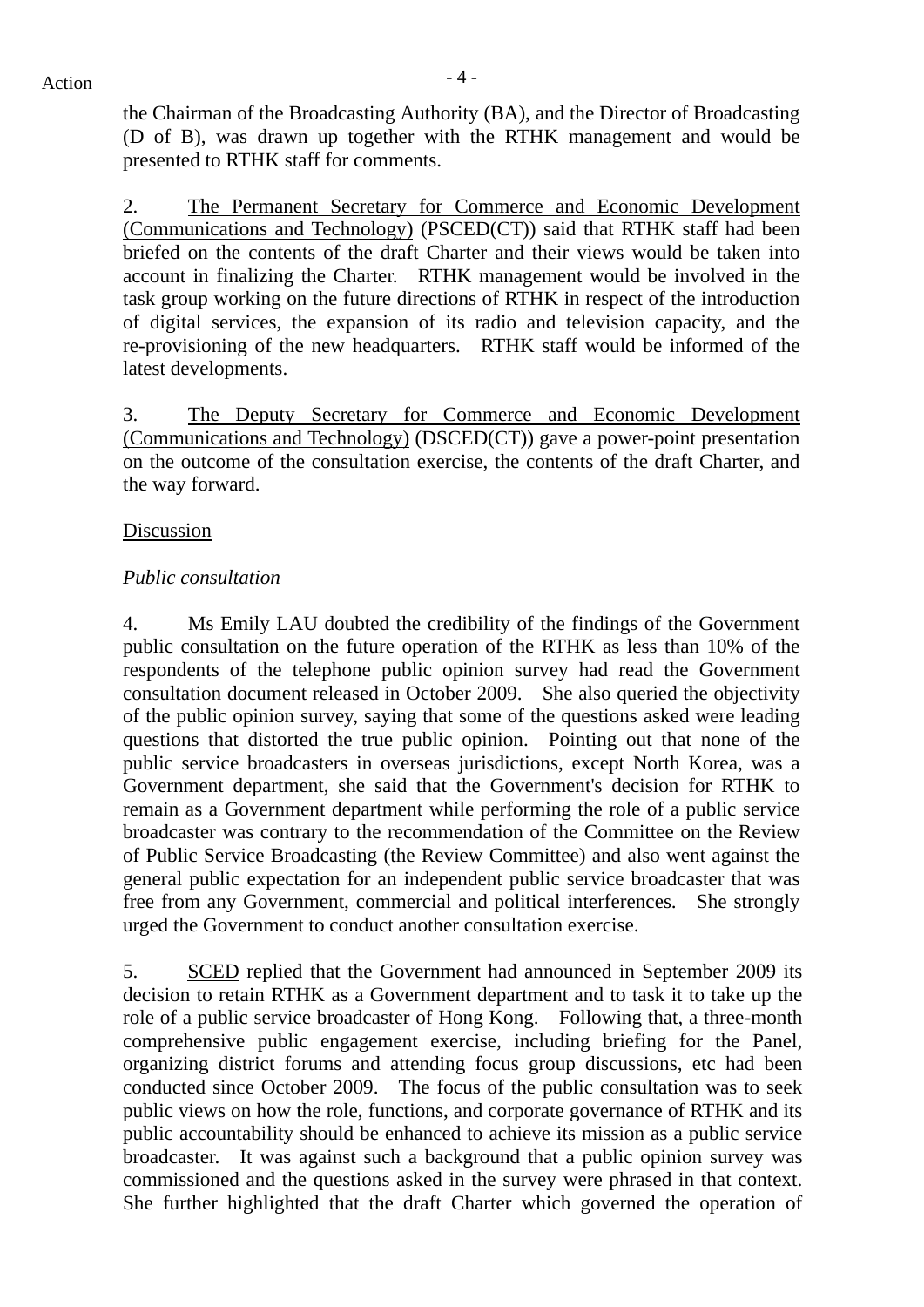$Action$ 

RTHK and set out the relationship between RTHK, Government and the BA was drawn up based on the existing Framework Agreement between CEDB and RTHK as well as the Memorandum of Understanding between CEDB, RTHK and the BA. It was prepared on the basis of proposals set out in the consultation paper and had already taken into account the views received in the public consultation.

6. Dr Margaret NG criticized the survey as a waste of public money, saying that the opinion survey lacked credibility and that the questions were loaded. She enquired about the Administration's role and involvement in the survey. She expressed disappointment that while "promoting education and learning" and "fostering social harmony" were listed amongst the public purposes of public service broadcasting, "monitoring Government" was not made a public mission of RTHK.

7. SCED advised that the Government-commissioned survey was conducted by an independent company, Consumer Research HK Ltd. While the Administration had provided the necessary background information to the research company, the design of the survey, questionnaire and the methodology were determined by the company. She said that RTHK, as a responsible media organization, had all along been and would continue to monitor the performance of the Government.

# *Corporate governance and editorial independence of RTHK*

8. Referring to the findings of the survey conducted by the RTHK Programme Staff Union last year which showed that close to 80% of the staff was against the setting up of a Board of Advisors (the Board) of which 36.4% strongly objected to the Board, Ms Emily LAU criticized the Government for pressing ahead with its proposal despite the fear expressed by RTHK staff that the Board might become a super-power interfering with RTHK's editorial and operational independence. She said that none of the advisory boards in overseas jurisdictions was appointed by the Chief Executive. Dr Margaret NG said that the appointment of board members solely by the CE would not be able to win the trust of the public as it lacked transparency and credibility.

9. Mr Ronny TONG cast doubt on the need for setting up the Board and questioned the rationale for empowering the Board to advise the D of B on all matters pertaining to editorial principles, programming standards, and quality of RTHK programming, given that RTHK had been operating well and even the Government had stated that RTHK had maintained its credibility for decades. To allay the fear of RTHK staff and to address public concern that the CE-appointed Board would be used as a political tool to interfere with RTHK's editorial independence, Mr TONG said that the reference to such responsibility and power as contained in paragraph 5.1(i) of the draft Charter should be removed. Noting that other than D of B, there were no RTHK staff representatives on the Board, he questioned whether RTHK could effectively maintain its editorial independence under such an arrangement.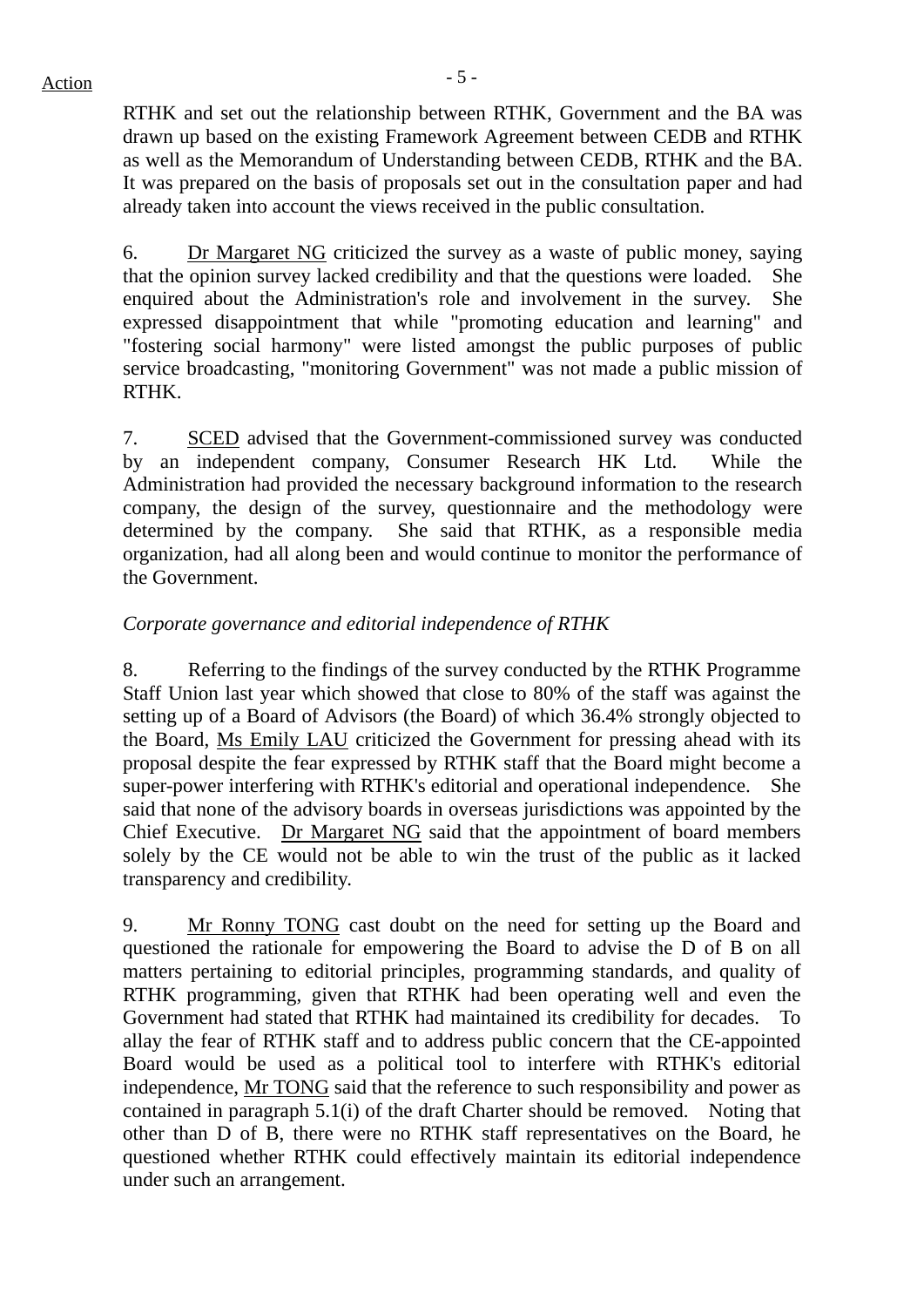10. Ms Cyd HO criticized the Government for turning a blind eye to RTHK staff's concerns and the public's objection to the Board. Noting that RTHK would remain as a Government department under the policy purview and housekeeping oversight of the CEDB, she questioned the need for having a separate Board to advise D of B on editorial matters and monitor the performance of RTHK. Ms HO also expressed concern over the wide power of the Board, saying that the Board's function overlapped with that of the existing advisory panel and was likely to create unnecessary bureaucratic layers in the governance of RTHK. She was gravely concerned that the adoption of the Charter would jeopardize editorial independence of RTHK, resulting in pre-censorship and turned RTHK into a Government mouth piece. She said that the D of B had no right to sign the Charter on behalf of RTHK and Hong Kong people. She also queried as to why RTHK, in fulfilling the public mission of sustaining citizenship and civil society, was required to collaborate with national broadcasters in fostering a national identity.

11. SCED assured members that the Government attached great importance to editorial independence of RTHK, which had all along been the core value and guiding principle for RTHK programmes. She said that the appointments to advisory boards in other jurisdictions were made by the Government and was no different from a Board appointed by the CE. She highlighted that the Board was only advisory in nature. It would not have executive power and would not be involved in the day-to-day operation or staffing matters of RTHK. She further said that the responsibility of the Board to advise on editorial principles should not be taken as a right to interfere with editorial independence or editorial decisions. While the Board was responsible for advising on the editorial principles to be adopted by RTHK, which included upholding the highest professional standards of journalism, and providing accurate, impartial, balanced and objective views in public affairs and general programming, the Board would not advise on or interfere with individual programmes. The ultimate editorial responsibility rest with the D of B. She said that RTHK, with its good brand name, had been consistently ranked in public surveys as the most credible electronic media in Hong Kong. RTHK had all along enjoyed editorial freedom as evidenced by its criticisms of the Government on numerous occasions in the past. The RTHK's status as a Government department would not prevent it from performing the role of a public service broadcaster and in fulfilling the public purposes of PSB as recommended by the Committee on Review of Public Service Broadcasting chaired by Mr Raymond WONG.

12. SCED further said that RTHK as a government department and a public service broadcaster, should be accountable to the public and be subject to public scrutiny just as other public bodies and government agencies were. The broad-based Board with its wide representation from the public could serve as a mirror enabling the public to monitor the impartiality and professional standards of RTHK programmes. As regards the concern about the lack of RTHK staff representatives on the Board, SCED said that appointing staff representatives to the Board was tantamount to inviting the Board to involve in daily operations and staffing matters, which was contrary to the original intention. Moreover, internal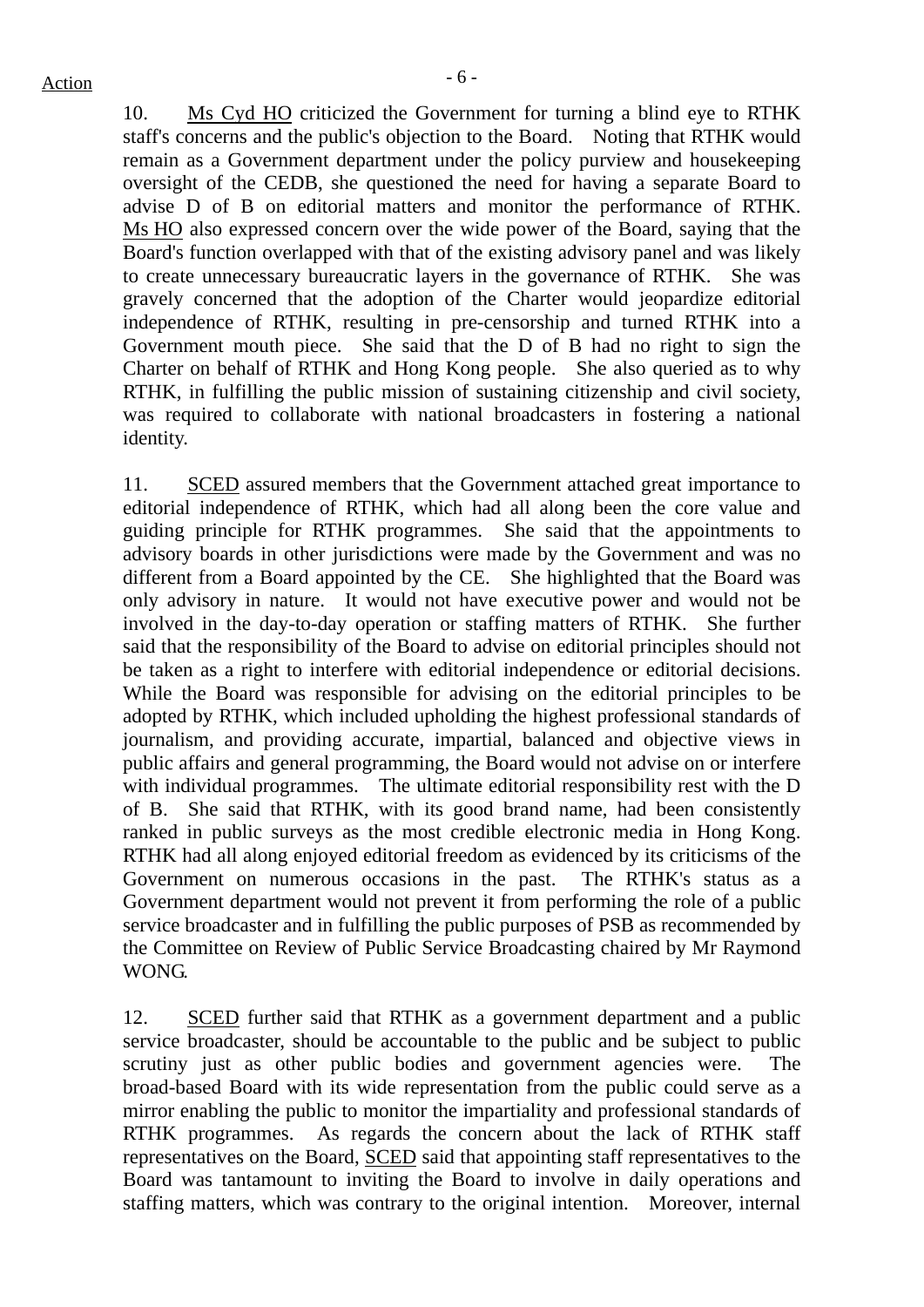staff consultative mechanism and established channels were in place for RTHK staff and management to communicate on matters of staff interests.

13. Mr LEE Wing-tat doubted whether the new RTHK could be editorially independent and effectively perform the function of an independent public service broadcaster under the current proposed governance structure and the direction of the proposed Advisory Board. He also doubted whether the Board would refrain from interfering with the content of individual programmes. Given that the D of B was required to give due weight and consideration to all advice provided by the Board, he considered it difficult for D of B, in his capacity as a civil servant, to disregard the advice of the Board or refuse the Board's discussion on individual programme. He feared that to avoid pressure from the Board and having to explain to the Board, RTHK programme staff and editors would be inclined to stay away from sensitive issues, thereby resulting in self-censorship.

14. SCED reiterated that RTHK had all along enjoyed editorial freedom and had consistently been ranked as the most credible electronic media in Hong Kong. There was no reason to doubt that it would not continue to uphold the long-cherished principle. She highlighted that while the BA was statutorily empowered to investigate complaints against any RTHK programming, the Board was only responsible for receiving reports on complaints against RTHK programmes. There would be no pre-censorship as the Board was only responsible for providing general guidance on editorial principles and overall programming directions. It was not within its purview to look into individual programme. She added that the Charter had set out clearly the relationship between the Board and the D of B and it was up to the D of B to advise the Board if it had exceeded its purview.

15. The D of B said that as the head of RTHK and the editor-in-chief accountable for editorial decisions taken on RTHK programmes, he would steadfastly uphold editorial independence in accordance with the Producers' Guidelines, the Charter, and the relevant codes of practices issued by the BA. He said that the RTHK's future working relationship with the Board would be based on the principle of mutual respect. He assured members that as the only RTHK representative on the Board, he would endeavour to enhance the Board's understanding of the operations of RTHK as well as the core principles and values of RTHK programming.

16. Mr CHEUNG Man-kwong said that despite the Government's claim that the Board was only advisory in nature, the provisions in the Charter requiring D of B to report and explain to the Board the reasons for not following the advice of the Board would virtually make D of B subordinate to the Board and have the effect of asking RTHK to curtail its own editorial independence. He said that it would be difficult for the D of B who might be under the constant fear of dismissal to stand firm against the pressure of the Board. He suggested that paragraphs 5.1 and 5.4 be removed from the draft Charter to safeguard the editorial independence of RTHK. In this connection, the Chairman asked whether the D of B would be subordinate to the Board and the CEDB in future and enquired about the future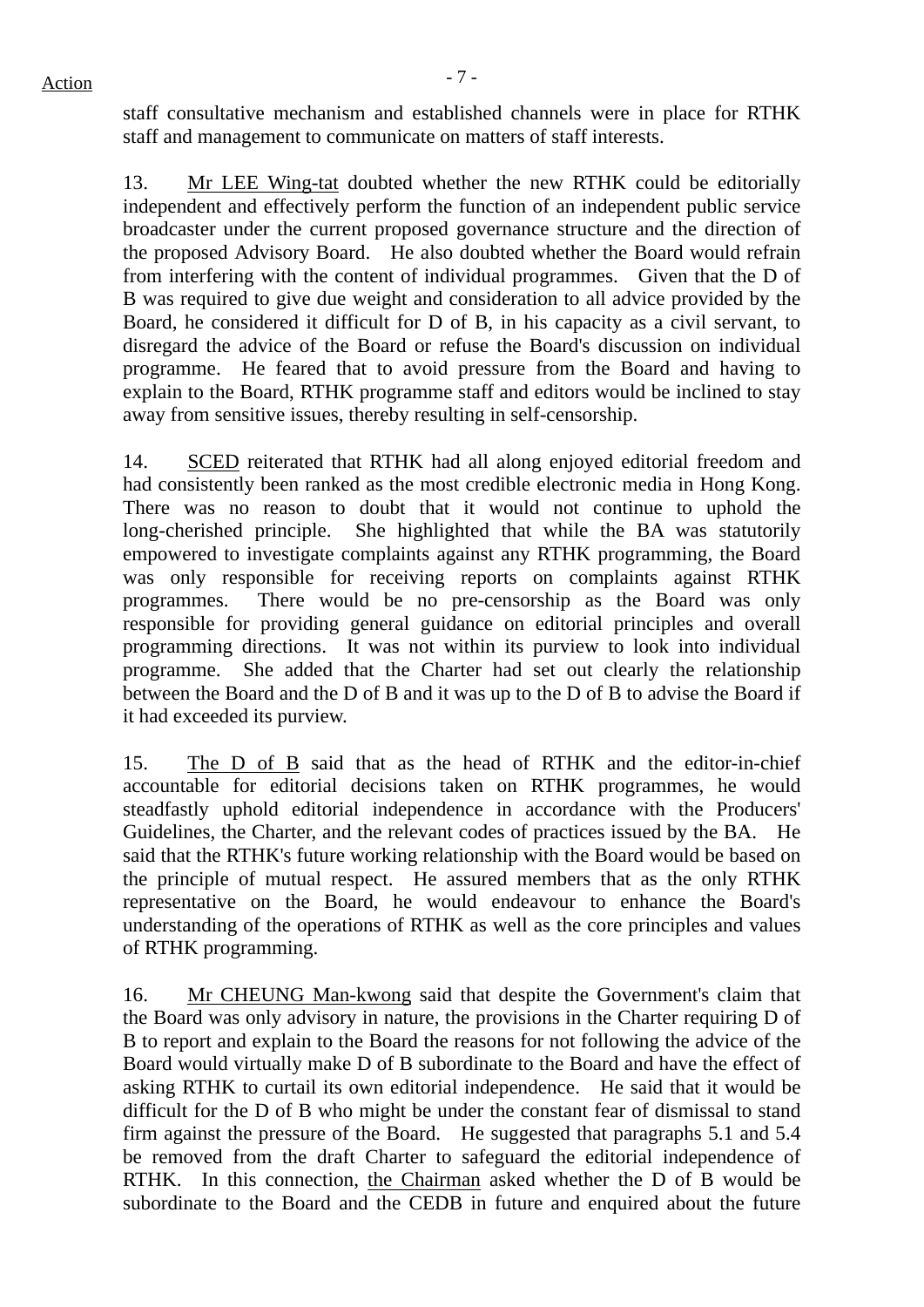working relationship between the D of B and the CEDB.

17. In response, SCED highlighted that the D of B was not subordinate to the Board. She said that the Board had no control over the appointment and dismissal of the D of B, which was a civil service post subject to the established civil service appointment mechanism. In accordance with the established performance appraisal mechanism in the civil service, D of B's performance would be evaluated by his immediate supervisor, PSCED(CT). PSCED(CT) said that he and D of B had very close working relationship and had maintained regular and frequent contacts on various issues relating to the operation of RTHK.

18. The Chairman asked whether the meetings of the Board would be open to the public and whether the meeting minutes would be posted on RTHK website for public access so as to enhance transparency and to allay public concern that the Board and the Government might interfere with RTHK's editorial and operational independence in closed meetings. SCED replied that the matter would have to be determined by the Board itself.

19. Ms Emily LAU suggested providing specifically for RTHK's editorial independence in the Charter to safeguard against potential interference by the Government and the Board. SCED noted the suggestion, and reiterated that the Administration had no intention to control RTHK or undermine its editorial independence. She said that the objective of the Charter was to strengthen the corporate governance and editorial independence of the new RTHK and to enhance its accountability to the public and increase the transparency of operation.

20. Mr IP Kwok-him said that while RTHK had the role to monitor Government performance and provide a platform for members of the public to express their views, it should also be subject to public scrutiny. He supported the establishment of the Board as a check and balance mechanism to enhance its accountability to the public and to ensure that RTHK would uphold professional standard of journalism and the principles of impartiality and objectivity in its editorial policies. On the composition of the Board, he said that that apart from professionals and academics, the membership should be expanded to also include representatives from the working class and the labour sector. The Board should have a secretariat of its own instead of being serviced by RTHK staff.

21. SCED replied that as set out in paragraph 5.2 of the draft Charter, the Board would comprise a balanced mix of persons from various sectors with relevant industry and professional experience. To ensure that it could adequately and effectively reflect public views and expectations on RTHK programmes, the Board would solicit public views on programme standards and quality through established channels such as conducting public hearings, opinion surveys and discussion forums etc. As the Board was a non-statutory body with no executive power, she considered it appropriate for RTHK staff to provide secretariat and other necessary support to the Board, in line with the current arrangements for other advisory boards and committees which were usually serviced by relevant departments.